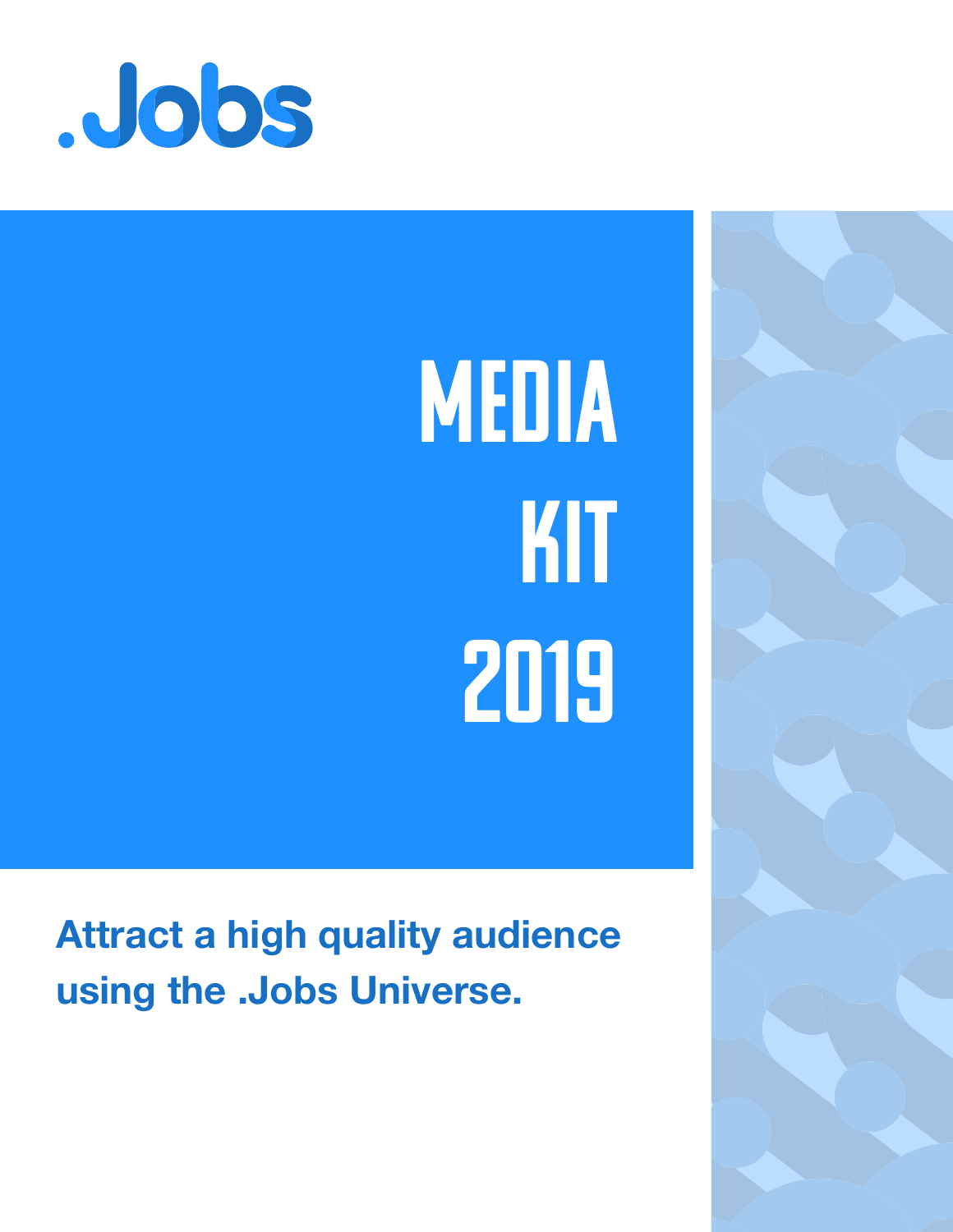## ADVERTISING With .JOBS

.Jobs is a top level domain and publisher focused on serving job seekers and hiring professionals. We own and operate over 25,000 websites.

With a highly qualified audience of job seekers, hiring professionals, and organization decision makers, .Jobs is useful to individuals and companies.

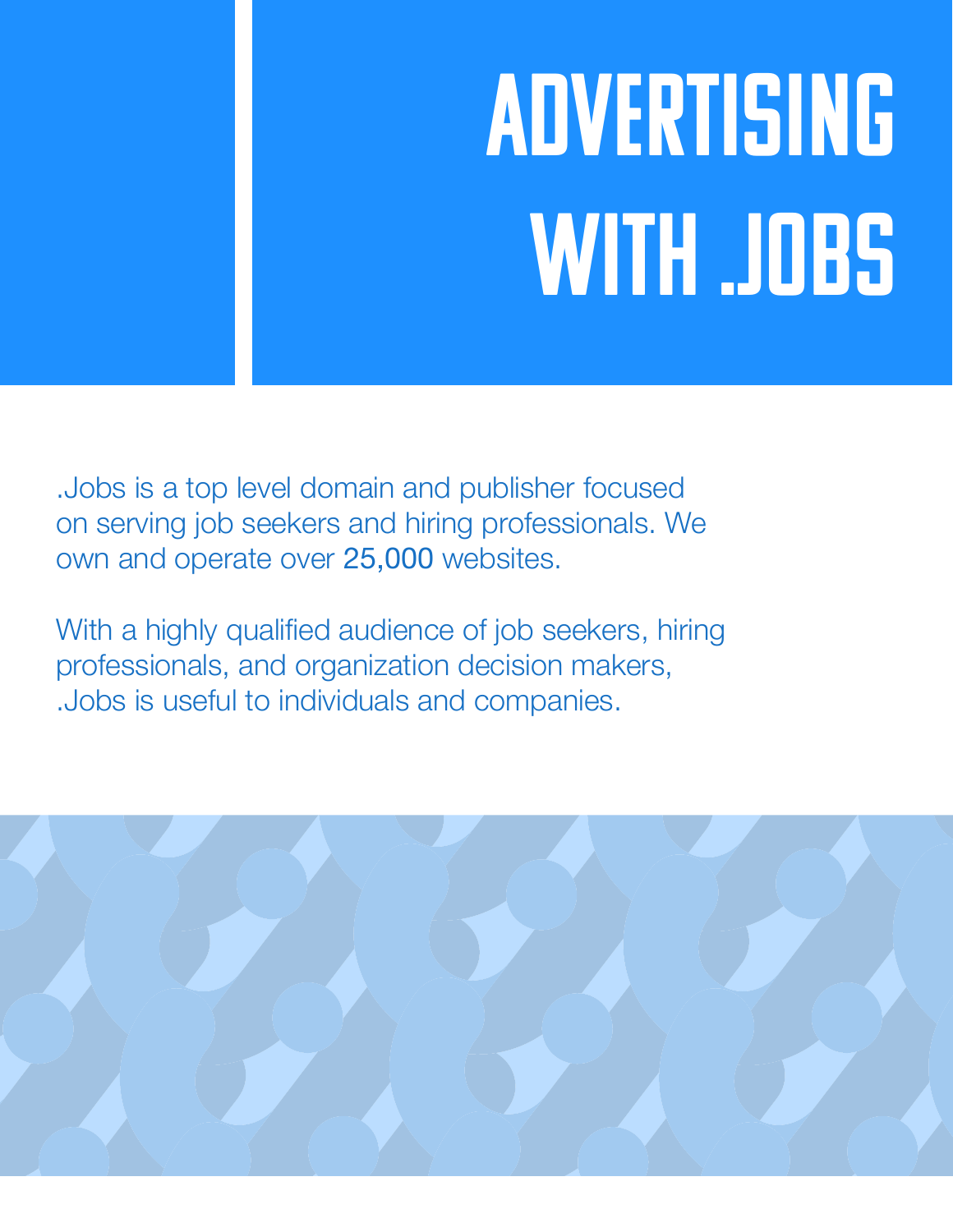## OUR REACH

**WEB**





800k Monthly

8k New Resumes



**SOCIAL**



**G** 2k Facebook<br>2k Followers



230k Push Notification

### **EMAIL**



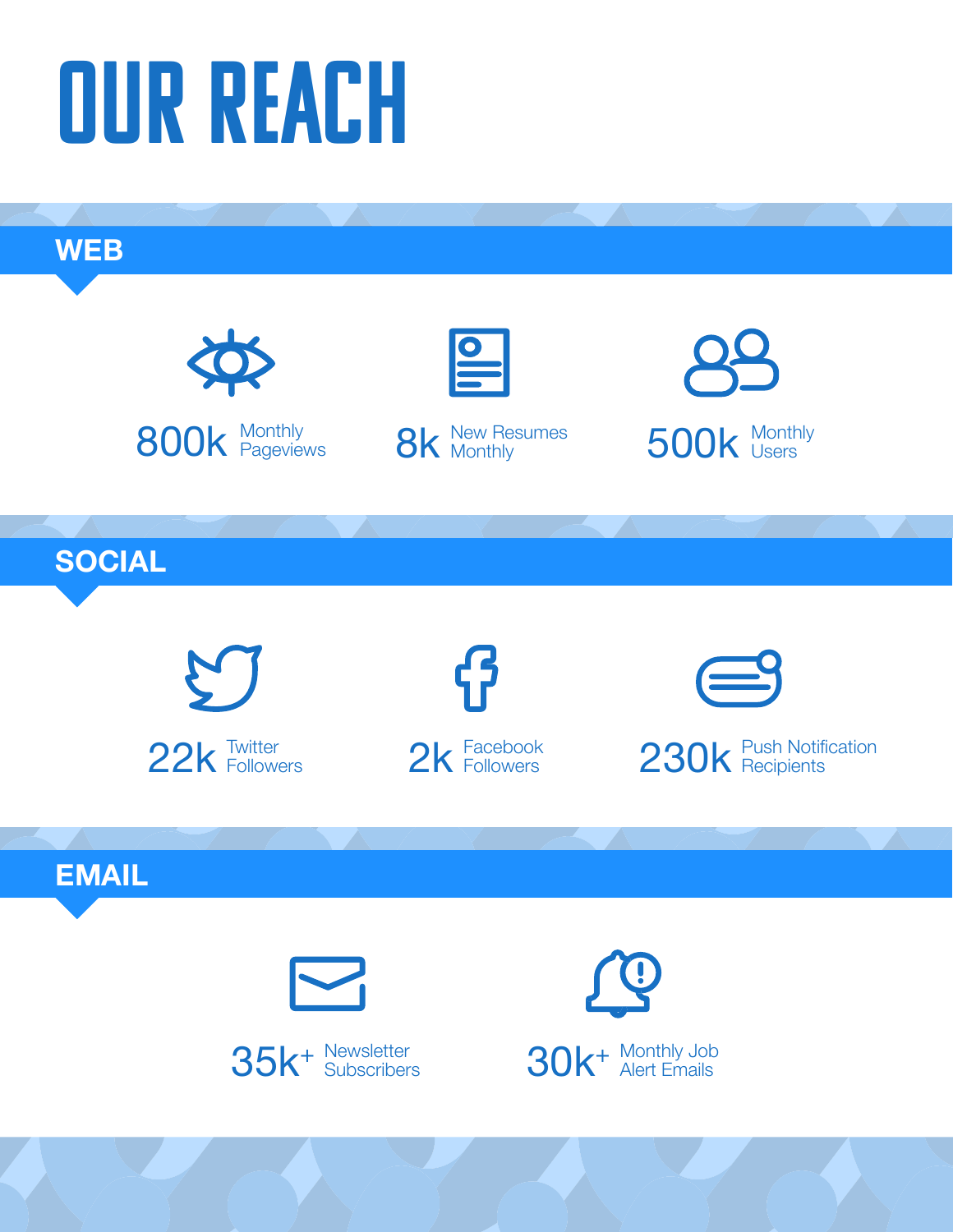## **DEMOGRAPHIC INSIGHTS**

### **GENDER**

WOMEN: **51%** MEN: **49%**

### **AGE**

18-24: **18%** 25-34: **37%** 35-44: **19%** Other: **26%**

### **DEVICE**



DESKTOP: **40%** MOBILE: **60%**

> **LOCATION** UNITED STATES: **86%** OTHER: **14%**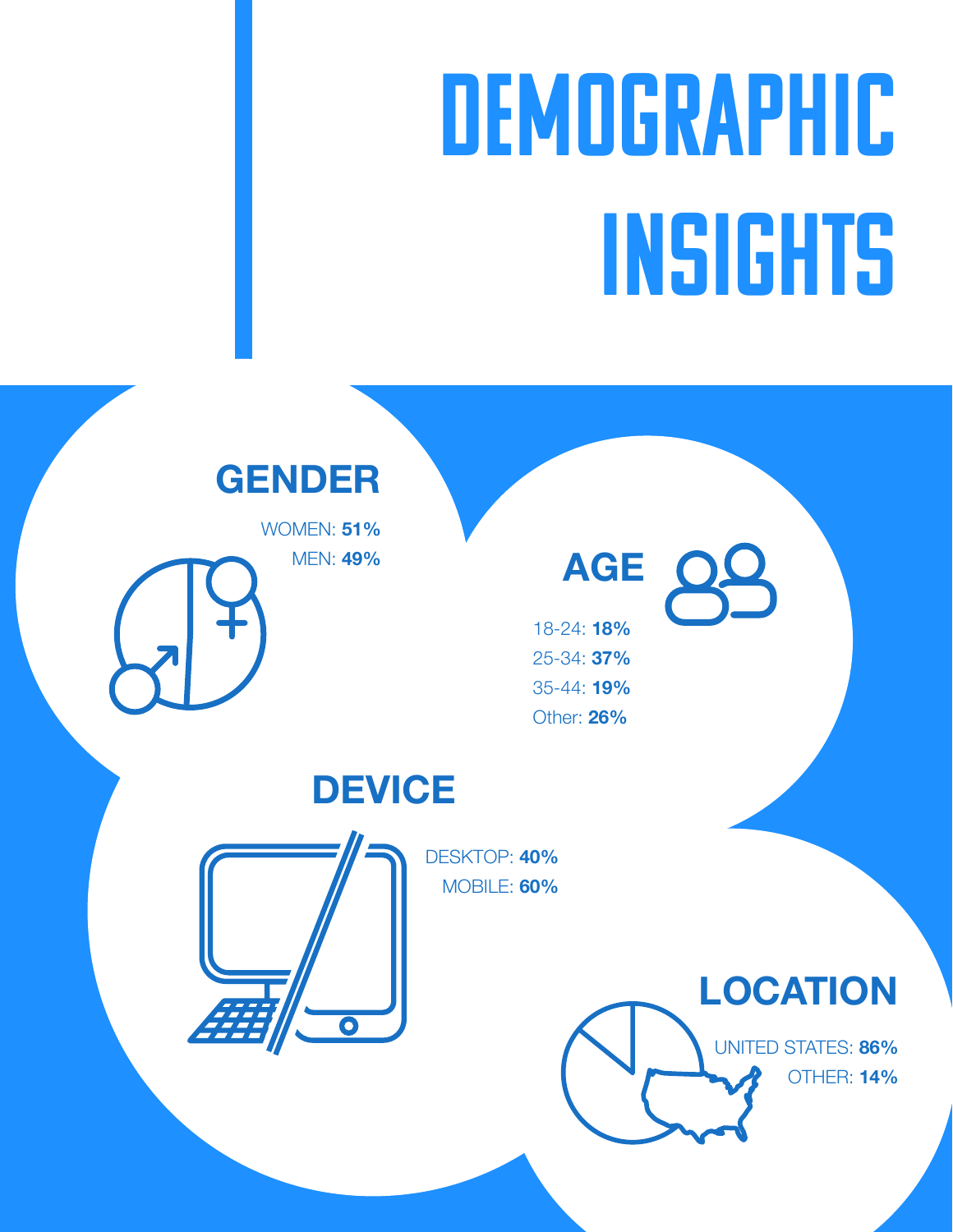## WEB RATES

#### **TAKEOVERS**

#### **Network Site**

Home Page Takeover: **\$5,000** /month

Search Page Takeover: **\$2,000** /week

#### **US.JOBS**

Home Page Takeover: **\$10,000** /month

Search Page Takeover: **\$4,000** /week

#### **.Jobs Universe**

Home Page Takeover: **Call for pricing**

Search Page Takeover: **Call for pricing**

#### **CAMPAIGNS**

#### **Run of Site**

**\$5.00** CPM



**\$10.00** CPM

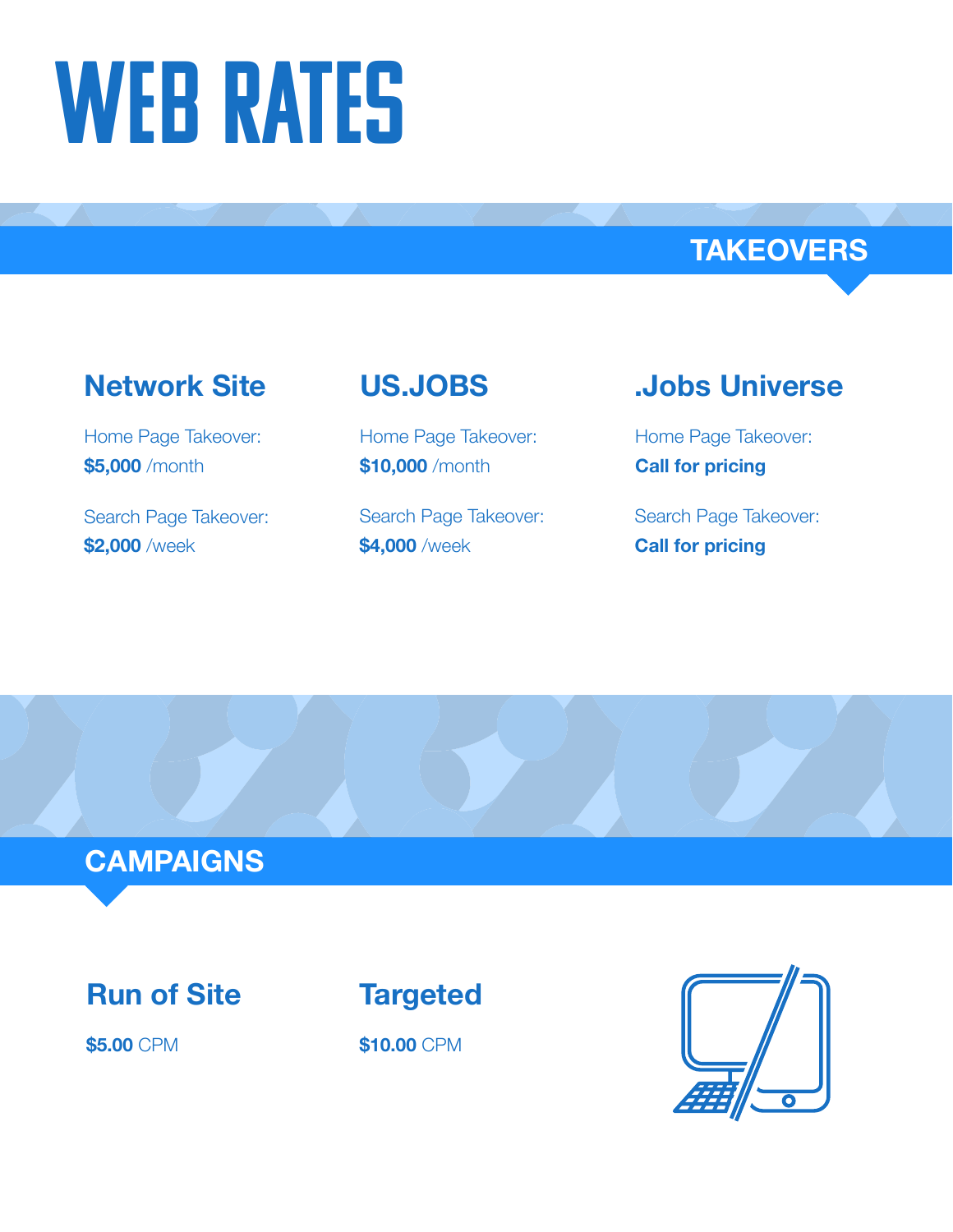## SOCIAL RATES

#### **PAGE TAKEOVER**

**Brand Package \$1,000** /month

Includes Banner, Weekly Branded Tweets, Branded Content Share

#### **Twitter Facebook**

**Brand Package \$2,000** /month

Includes Banner, Weekly Branded Tweets, Branded Content Share

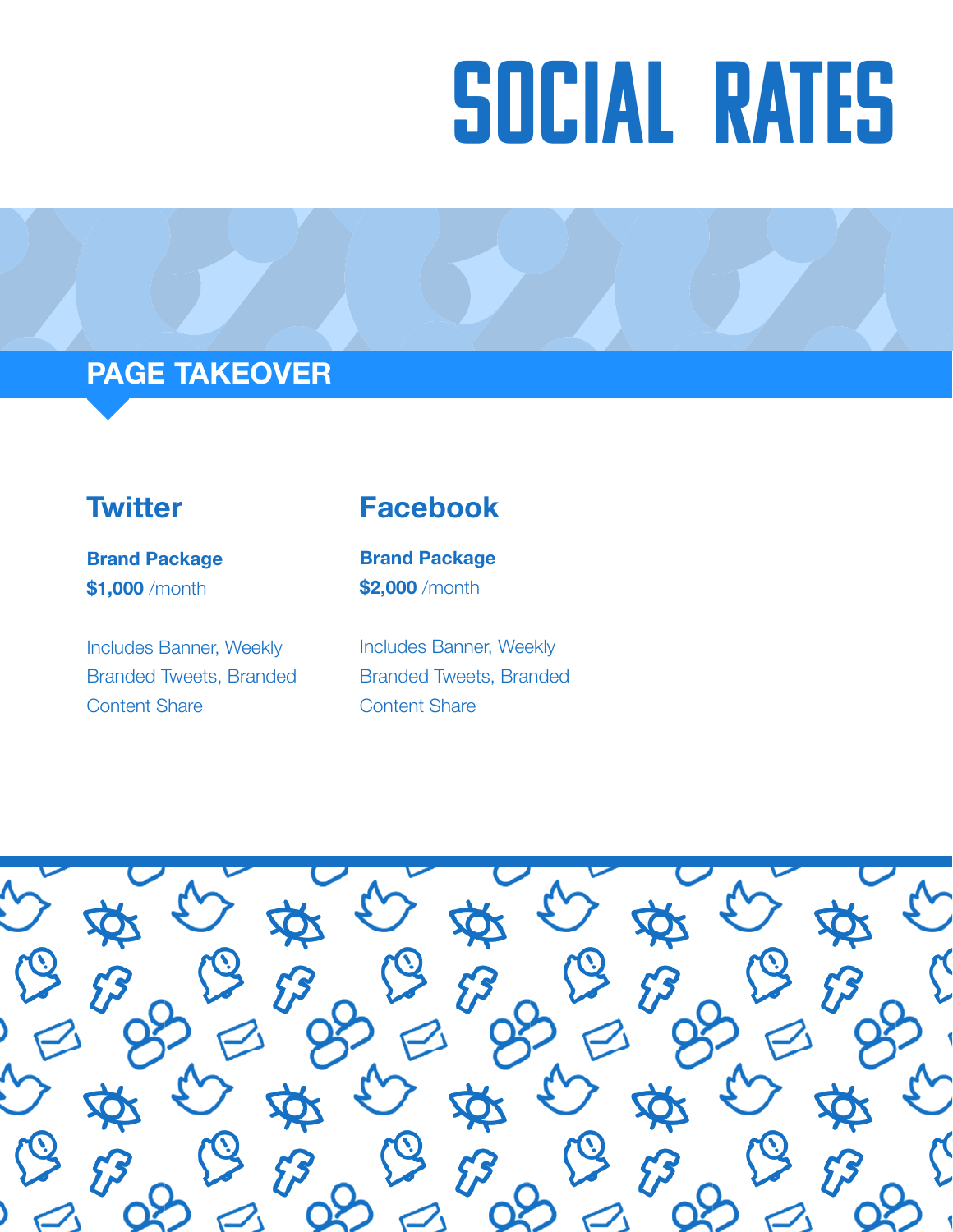### EMAIL RATES

.Jobs email newsletters and email job alerts deliver essential, trustworthy content into the hands of job seekers and company influencers. With a newsletter / email alert sponsorship, your brand will be at the forefront of our eager and active career focused audience.

#### **Newsletter Daily Job Alerts**

Released Monthly

50% Share of Voice: **\$30** CPM

100% Share of Voice: **\$25** CPM

Sold in 4 week packages

50% Share of Voice **\$5** CPM (120,000 impressions)

100% Share of Voice **\$4** CPM (240,000 impressions)